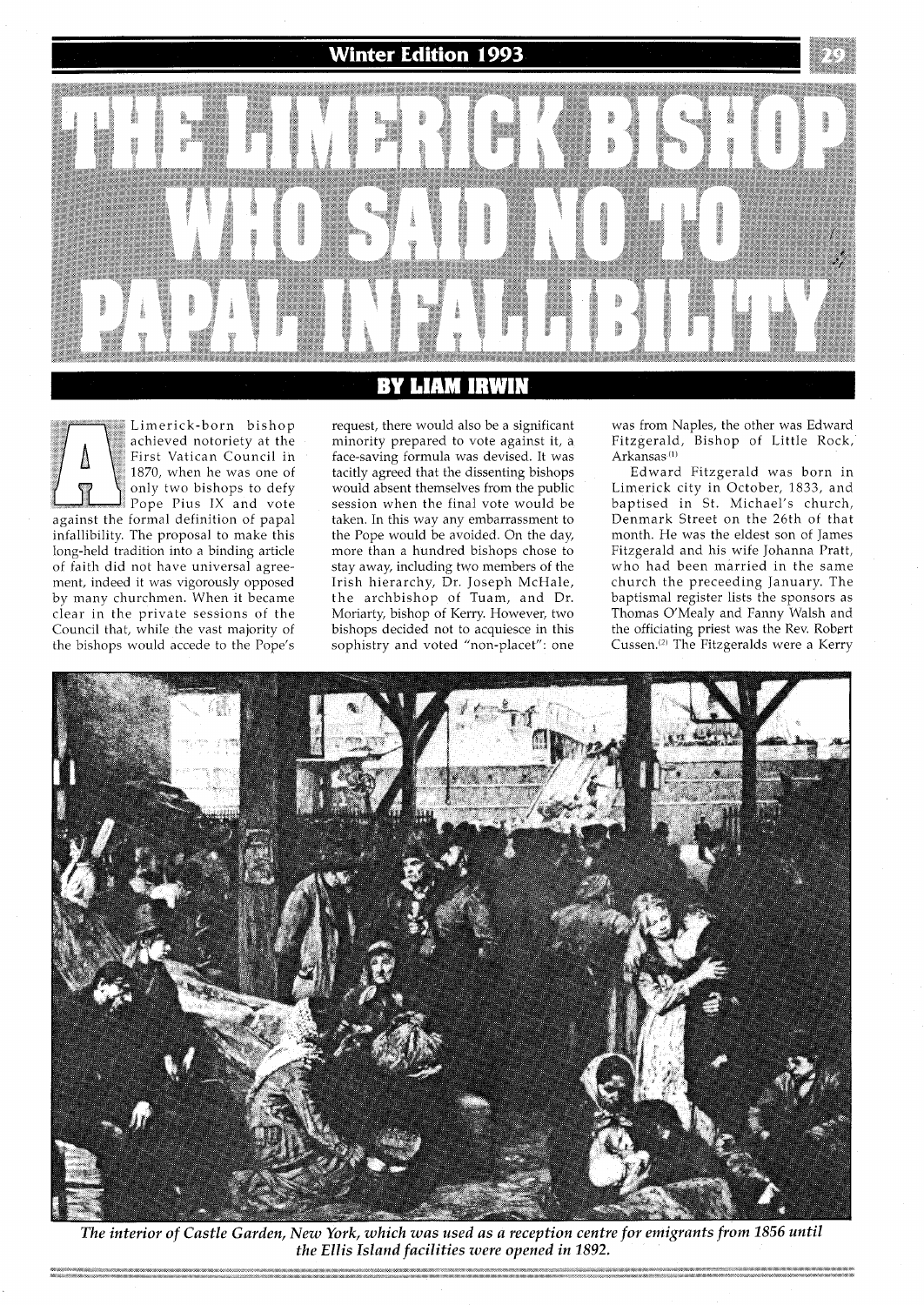family. The young Edward's grandfather lived in Dingle, which led the **Trnlee**  *Chronicle* to state in 1867 that the bishop was a native of the town but this attempt to claim a distinguished churchman for the "Kingdom" has no basis.<sup>(3)</sup> There was, however, a further Dingle link as a grand-uncle of his, Fr. Kennedy, had been parish priest of the town.<sup>(4)</sup> James Fitzgerald, who was born sometime in the late 1790s,<sup>(5)</sup> moved to Limerick where the future bishop was born. His mother's background is obscure but there is a tradition that she came from Palatine stock.<sup>(6)</sup> Eight more children were born before the family emigrated to the United States in 1849. A son, Joseph, born in 1836, also became a priest. The first of two sets of twins was baptised on Christmas day 1838 and named James and Stephen. The baptism of another James, in August, 1840, indicates that one twin had died. A daughter Ellen was born in July, 1842, and the second twins, William and Mary, in August, 1844. A daughter, Catherine baptised 27 November, 1846, is the last recorded child.(71 The combination of the Great Famine and the decision to emigrate would explain the break in the pattern of a child every two years and we do not know if any further children were born. No details survive about Edward's childhood nor about his family or the circumstances which led to their decision to seek a new life in America.

Edward was then 16 years old, and shortly after settling in the new world be began his studies for the priesthood. He attended the Lazarist-run seminary at Barrens, Missouri, from 1850 to 1852. He spent a further three years at Mount St. Mary's Seminary of the West at Cincinnati, Ohio, and completed his studies in Mount St. Mary's, Emmettsburg, Maryland. He was ordained on 22 August, 1857 for the diocese of Cincinnati and received his first appointment as the pastor of St. Patrick's parish in Columbus, the capital city of the state of Ohio.<sup>(8)</sup> It was a testing position for a young priest: because of a dispute with the trustees, the parish had defied the Mallow-born Archbishop, John B. Purcell, and was placed under interdict. Fr. Fitzgerald showed considerable skill in solving the dispute and remained in the parish for nine years.(9) His brother, Joseph, also became a priest and appears to have acted as his assistant in Columbus for a brief period.<sup>(10)</sup> By 1869, Joseph was parish priest of Lowell, New York, at whose home their father Joseph died in that year.<sup>(11)</sup>

Two years prior to this, Edward had been appointed to the See of Little Rock in Arkansas. He had the distinction of being the youngest bishop in the United States.<sup>(12)</sup> The see had been vacant for five years due to the disruption caused by the American Civil War. He was only the second bishop of this vast diocese, comprising not just the entire state of Arkansas but also what was then termed the Indian Territory, the modern state of

## **The Old Limerick Journal**



*Edward Fitzgerald* 

Oklahoma. It was an area that had not yet been settled by many Europeans. There were five priests and three houses of the Sisters of Mercy in the entire diocese, which contained just 1,600 Catholics. During his period in office, the number of Catholics rose to over 20,000, mainly resulting from an influx of German, Polish and Italian immigrants in the later nineteenth century. This settlement was boosted particularly by the famous Oklahoma land races of the 1890s, dramatically recreated in the recent movie Far and Away. The best testimony to the trojan work performed by Bishop Fitzgerald was the ability of his diocese to meet this challenge. By the end of his forty year episcopate, there were thirty three missions with their own churches, sixty priests, two hundred and seventy-two religious sisters, forty-one parish churches and an impressive cathedral in Little Rock. He also introduced to the diocese Benedictine monks and nuns, Holy Ghost Fathers, Sisters of Charity, and further Mercy sisters.<sup>(13)</sup> In 1894, he dedicated the first Catholic church for blacks in the state.(I4) However, this impressive structural and pastoral achievement has always been overshadowed by his stand at the 1870 Council and his fame continues to rest on his courageous and principled action.

The Council, which began its formal sessions in December, 1869, had discussed the issue of papal infallibility at length in its private meetings. Despite the strongly argued opposition of many churchmen and much argument, debate and confusion, a compromise formula eventually emerged: This carefully worded statement of the nature and extent of the new dogma was devised by Cardinal Cullen, Archbishop of Dublin, a

leading proponent of the infallibility faction.(15) The outcome was put beyond doubt at the meeting of 13 July, 1870, when a private vote was taken. Four hundred and fifty-one delegates indicated approval, with 88 against, and sixty-two offering conditional acceptance.<sup>(16)</sup> This latter group included not alone those with reservations but also men who felt the proposed decree did not go far enough. The solemn session on 18 July was designed therefore to formalise the decision and the plan for opponents to be absent would facilitate a unanimous acceptance.

The voting system did not allow for any confidentiality. There were no ballot papers and each bishop had to declare his position openly. The procedure was based on a roll call: after his name was called the individual bishop had to reply "placet" or "non-placet", the Latin formula for indicating acceptance or dissent. Just as the voting began, a violent summer storm arose. Throughout the hour and a half it took to complete the cumbersome procedure, thunder, lightning and heavy rain provided a eerie backdrop to the momentous decision being taken. It seemed to the more fanciful people present that a divine signal was being provided. The dramatic effect was intensified when Fitzgerald and the Italian bishop, Riccio, both uttered their unexpected and unwelcome "non-placets". When the voting was completed and the result was placed at the feet of the Pope, a flash of lightning was reported to have flashed across the hall and played for several seconds around the Papal throne. The scene, as described by contemporaries, is reminiscent of Cecil B. De Mille at his most extravagant.<sup>(17)</sup> When the voting was completed, the Pope solemnly promulgated the decree. Bishop Fitzgerald immediately rose from his seat and, kneeling before the Pope, gave his acceptance with the words "Modo credo, Sancte Pater".<sup>(18)</sup> It was later revealed that on the preceding day he had sought permission to be present without voting. The secretary of the Council, Mgr. Fessler, refused this request on the grounds that the rules obliged all those in attendance to vote.<sup>(19)</sup> His defiance therefore, while strongly principled, was reluctant. Some commentators used the incident as proof that liberty of conscience had-not been curtailed in the Council as had been alleged. His stance certainly did not affect his subsequent position within the church. He continued to minister successfully in his diocese. He was back in Rome for the Conference of U.S. bishops in 1883, where he represented the Archbishop of New Orleans, and he took a prominent part in the Third Plenary Council of Baltimore in the following year. The silver jubilee of his consecration in 1892 was celebrated with great pomp and attended by twelve of his episcopal colleagues.<sup>(20)</sup>

Fitzgerald's stand needs to be explained. It would be nice to trace some